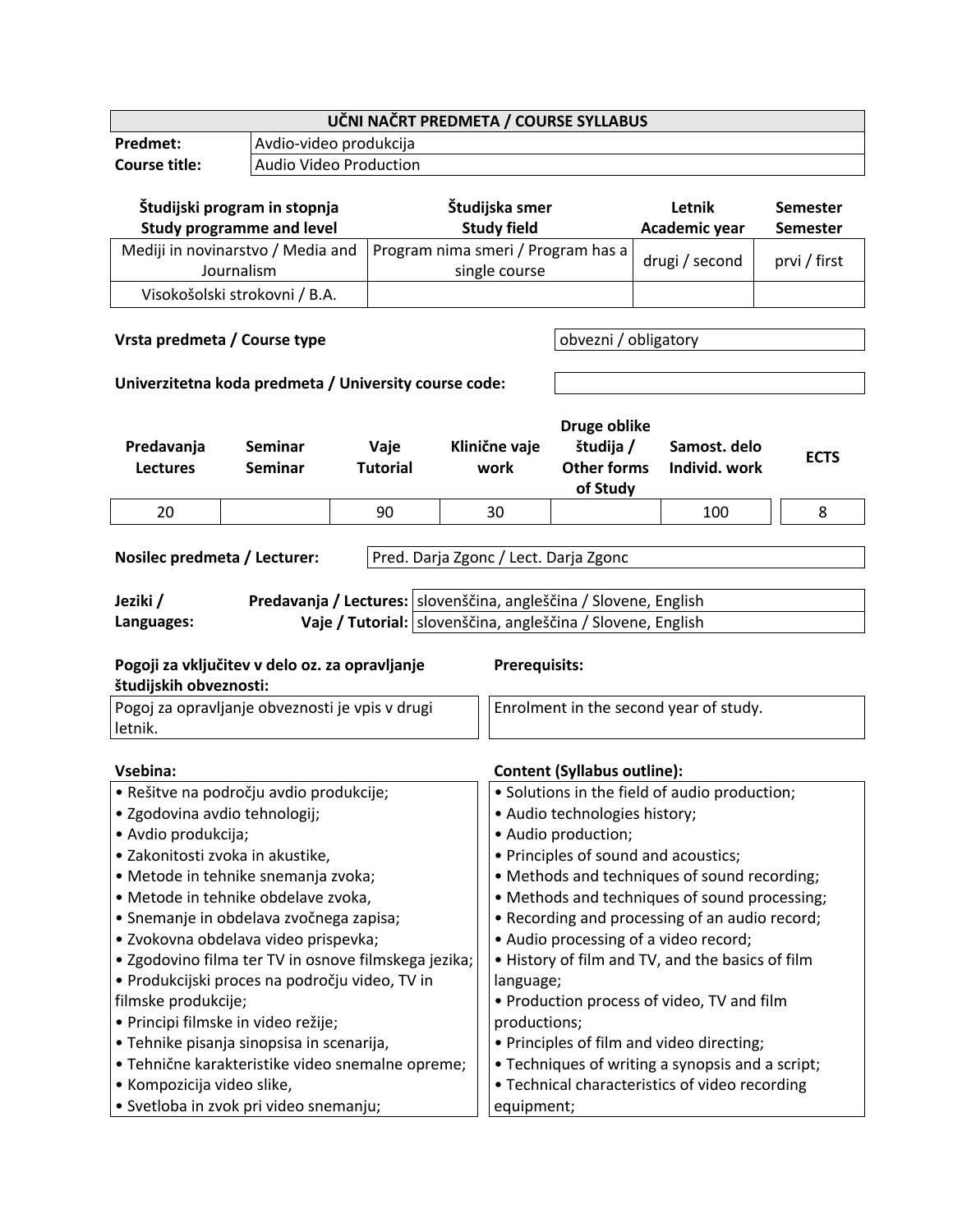| $\cdot$ Tehnike snemanja v različnih pogojih;    | • Video image composition;                         |
|--------------------------------------------------|----------------------------------------------------|
| • Karakteristike programske in aparaturne opreme | • Light and sound in video recording;              |
| za video montažo;                                | • Shooting techniques in different conditions;     |
| • Principi in tehnike video montaže;             | • Characteristics of software and hardware         |
| Estetika video montaže;                          | equipment for video editing;                       |
| $\cdot$ Projektna dokumentacija v avdio medijski | • Principles and techniques of video editing;      |
| produkciji.                                      | • The aesthetics of video editing;                 |
|                                                  | • Project documentation in audio media production. |
|                                                  |                                                    |
|                                                  |                                                    |

## **Temeljni literatura in viri / Readings:**

• Kindem, Gorham A. and Musburger, Robert B. 2005. *Introduction to Media Production,* Third Edition: The Path to Digital Media Production, Burlington, MA: Focal Press.

• Richard, Davis. 2003. *Complete guide to film scoring: The art and business of writing music for movies and TV.* Berklee College of Music.

• Kindem, Gorham A. and Musburger, Robert B. 2005. *Introduction to Media Production*, Third Edition: The Path to Digital Media Production Burlington, MA: Focal Press.

• Block, Bruce. 2001. *The visual story: seeing the structure of film, TV, and new media*. ZDA: Focal Press. • Boyd, Andrew. 2005. *Broadcast Journalism: Techniques of Radio and Television News.* Oxford: Focal

Press. 5th edition.

• White, Ted. 2005. *Broadcast News Writing, Reporting and Producing.* Oxford: Elsevier/Focal Press.

• Perovič, Tomaž and Šipek, Špela. 1998. *TV Novice.* Ljubljana: Študentska založba.

• Everton, Neil. 1999. *Making television news.* London: Reuters foundation.

• Perebinossoff, Philippe and Gross, Brian. 2005. *Programming for TV, Radio & the Internet.* Oxford: Focal Press.

• M., Brookson S., Bruce A., Heller R., Hindle T., Langdon K. 2002. *The management book.* WHSmith by Dorling Kindersley Limited, A Penguin Company

| · sposobnost reševanja konkretnih problemov v<br>• Ability to solve concrete problems in the<br>poklicnem okolju;<br>professional environment;<br>· obvladovanje tehnik, metod in postopkov, ki so<br>• Mastering techniques, methods and procedures<br>relevantni za uspešno poklicno delo;<br>that are relevant to successful professional work;<br>• sposobnost fleksibilne uporabe znanja v praksi;<br>• Ability to flexibly apply knowledge in practice;<br>· etična refleksija in zavezanost profesionalni etiki<br>• Ethical reflection and commitment to professional |
|-------------------------------------------------------------------------------------------------------------------------------------------------------------------------------------------------------------------------------------------------------------------------------------------------------------------------------------------------------------------------------------------------------------------------------------------------------------------------------------------------------------------------------------------------------------------------------|
|                                                                                                                                                                                                                                                                                                                                                                                                                                                                                                                                                                               |
|                                                                                                                                                                                                                                                                                                                                                                                                                                                                                                                                                                               |
|                                                                                                                                                                                                                                                                                                                                                                                                                                                                                                                                                                               |
|                                                                                                                                                                                                                                                                                                                                                                                                                                                                                                                                                                               |
|                                                                                                                                                                                                                                                                                                                                                                                                                                                                                                                                                                               |
|                                                                                                                                                                                                                                                                                                                                                                                                                                                                                                                                                                               |
| v družbenem okolju z vestnim spoštovanjem<br>ethics in the social environment with conscientious                                                                                                                                                                                                                                                                                                                                                                                                                                                                              |
| načela resnicoljubnosti, svobode, odgovornosti,<br>respect for the principle of truthfulness, freedom;                                                                                                                                                                                                                                                                                                                                                                                                                                                                        |
| odprtosti, strpnosti, pluralizma, ustvarjalnosti,<br>responsibility, openness, tolerance, pluralism,                                                                                                                                                                                                                                                                                                                                                                                                                                                                          |
| izvirnosti, uravnoteženosti, pravičnosti, poštenosti;<br>creativity, originality, balance, fairness, honesty;                                                                                                                                                                                                                                                                                                                                                                                                                                                                 |
| • sposobnost timskega dela, zmožnost<br>• Ability to work in a team, ability to establish and                                                                                                                                                                                                                                                                                                                                                                                                                                                                                 |
| vzpostavljanja in vzdrževanja kooperativnih<br>maintain cooperative relationships to work in a                                                                                                                                                                                                                                                                                                                                                                                                                                                                                |
| odnosov za delo v skupini in z uporabniki;<br>group and with users;                                                                                                                                                                                                                                                                                                                                                                                                                                                                                                           |
| · globlje razumevanje in ustrezno praktično<br>• Deeper understanding and appropriate practical                                                                                                                                                                                                                                                                                                                                                                                                                                                                               |
| obvladovanje tehnologij medijskega ustvarjanja;<br>mastery of media creation technologies;                                                                                                                                                                                                                                                                                                                                                                                                                                                                                    |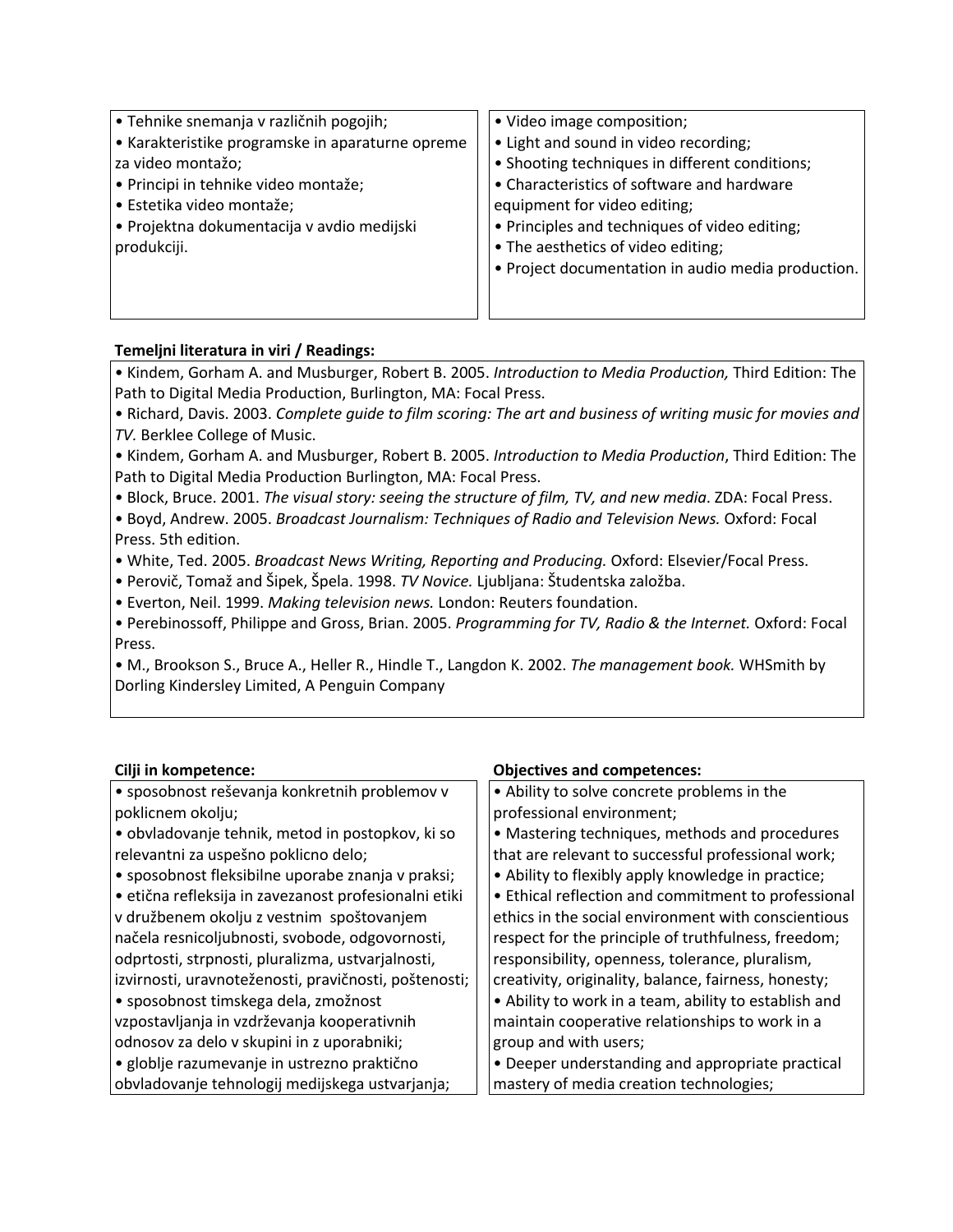| · poznavanje in obvladovanje procesov in tehnik       | • Knowledge and mastery of processes and             |
|-------------------------------------------------------|------------------------------------------------------|
| kreativnega ustvarjanja medijskih vsebin;             | techniques of creative creation of media content;    |
| · sposobnost za reševanje konkretnih problemov s      | • Ability to solve concrete problems in the field of |
| področja medijev in medijske produkcije z uporabo     | media and media production using appropriate         |
| ustreznih metod, tehnik in postopkov;                 | methods, techniques and procedures;                  |
| • sposobnost pridobivanja, selekcije, ocenjevanja     | • Ability to obtain, select, evaluate and place new  |
| in umeščanja novih informacij na področju medijev     | information in the field of media and the ability to |
| in zmožnost njihove interpretacije;                   | interpret it;                                        |
| • razvoj veščin in spretnosti pri uporabi znanja na   | • Development of skills in the application of        |
| področju medijev s pomočjo reševanja teoretičnih,     | knowledge in the field of media through the          |
| empiričnih ali praktičnih problemov;                  | solution of theoretical, empirical or practical      |
| • sposobnost uporabe informacijsko-                   | problems;                                            |
| komunikacijske tehnologije in sistemov na             | • Ability to use information and communication       |
| področju medijev in medijske produkcije;              | technology and systems in the field of media and     |
| • vzgoja in razvoj potrebe po samostojnem             | media production;                                    |
| ustvarjanju na podlagi pridobljenih ustreznih         | • Education and development of the need for          |
| strokovnih znanj in praktičnih veščin brez katerih je | independent creation on the basis of acquired        |
| delovanje posameznikov in skupin v sodobnih           | relevant professional knowledge and practical skills |
| medijskih organizacijah preprosto nemogoče.           | without which the operation of individuals and       |
|                                                       | groups in modern media organizations is simply       |
|                                                       | impossible.                                          |
|                                                       |                                                      |

| Predvideni študijski rezultati:                     | <b>Intended learning outcomes:</b>                     |
|-----------------------------------------------------|--------------------------------------------------------|
| Študent/študentka:                                  | Students:                                              |
| · Pozna zgodovino avdio tehnologij;                 | • Know the history of audio technology;                |
| · Pozna in razume produkcijski proces na avdio      | • Know and understand the production process in        |
| produkcije;                                         | audio production;                                      |
| · Pozna principe režije;                            | • Know the principles of management,                   |
| · Obvladuje tehnike pisanja sinopsisa in scenarija; | • Master the art of writing a synopsis and script;     |
| · Pozna in razume zakonitosti zvoka in akustike;    | • Know and understand the legality of sound and        |
| • Pozna metode in tehnike snemanja zvoka;           | acoustics;                                             |
| · Pozna metode in tehnike obdelave zvoka;           | • Know the methods and techniques of sound             |
| · Posname in obdela zvočni zapis;                   | recording;                                             |
| · Opravi zvokovno obdelavo krajšega video           | • Know the methods and techniques of sound             |
| prispevka;                                          | processing;                                            |
| · Pozna zgodovino filma ter TV in osnove filmskega  | • Record and process a soundtrack;                     |
| jezika;                                             | • Sound-process a short video contribution;            |
| · Pozna in razume produkcijski proces na področju   | • Know the history of film and TV and film language    |
| video, TV in filmske produkcije;                    | basics;                                                |
| · Pozna principe filmske in video režije;           | • Know and understand the production process of        |
| · Obvladuje tehnike pisanja sinopsisa in scenarija; | video, TV and film productions;                        |
| · Pozna tehnične karakteristike video snemalne      | • Know the principles of film and video directing      |
| opreme;                                             | • Are familiar with technical characteristics of video |
| • Pozna principe snemanja fotostripa in snemanja    | recording equipment;                                   |
| na osnovi scenarija;                                |                                                        |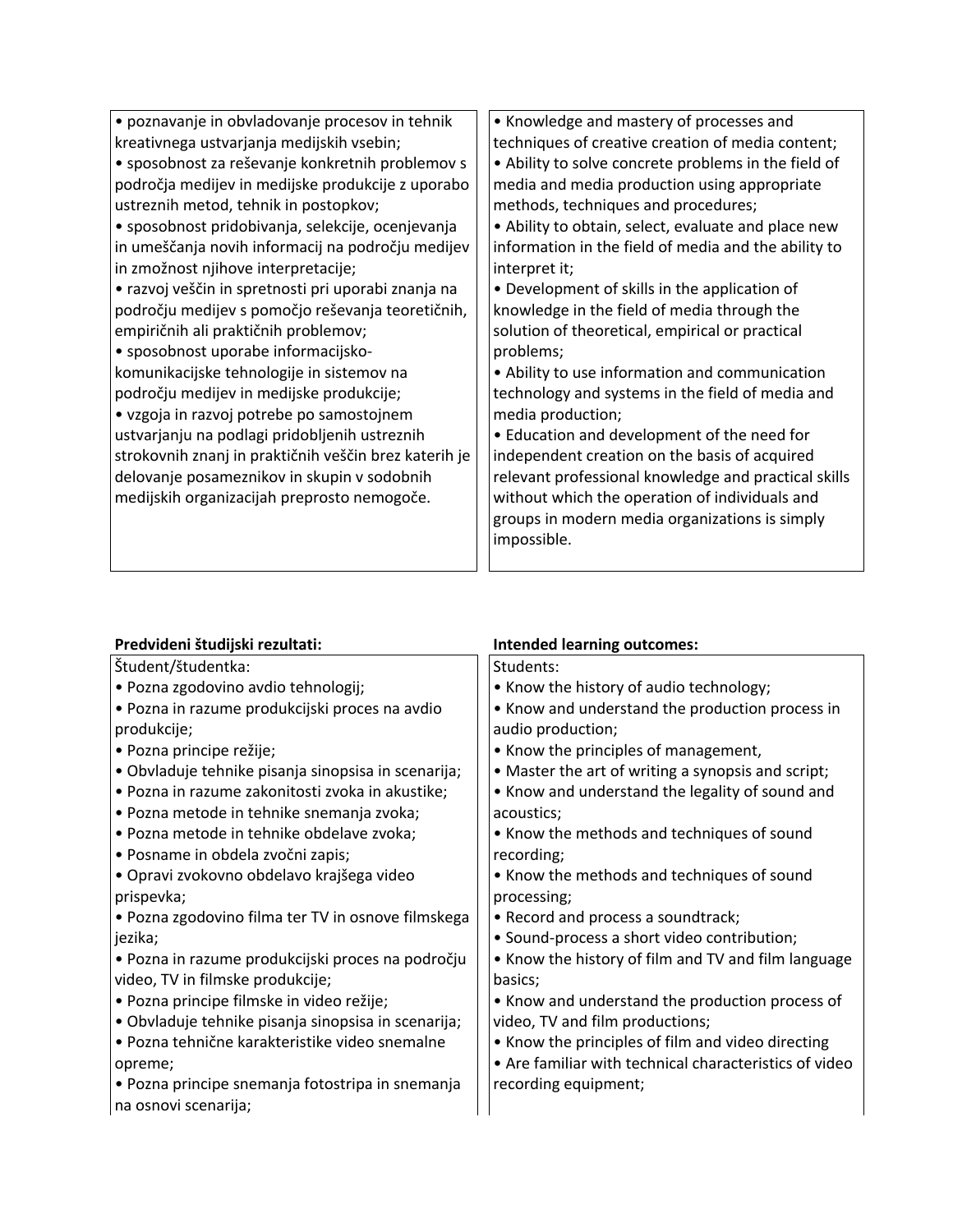| · Pozna in razume problematiko kompozicije video                                           | • Know the principles of shooting and recording a                          |
|--------------------------------------------------------------------------------------------|----------------------------------------------------------------------------|
| slike;                                                                                     | photo comic book and recording based on the                                |
| · Pozna in razume problematiko svetlobe in zvoka                                           | scenario;                                                                  |
| pri video snemanju;                                                                        | • Know and understand the problem of the                                   |
| · Obvladuje tehnike snemanja v zunanjih in                                                 | composition of video image;                                                |
| studijskih pogojih;                                                                        | • Know and understand the problems of light and                            |
| · Pozna tehnične karakteristike programske in                                              | sound in video recording;                                                  |
| aparaturne opreme za video montažo;                                                        | • Master the techniques of recording in a studio and                       |
| · Pozna principe in tehnike video montaže;                                                 | outside conditions;                                                        |
| · Obvladuje estetiko video montaže;                                                        | • Are familiar with the technical characteristics of                       |
| · Obvladuje problematiko dinamike in ritma pri                                             | software and hardware equipment for video editing;                         |
| video montaži;                                                                             | • Know the principles and techniques of video                              |
| · Pripravi sinopsis in scenarij za krajši video projekt;                                   | editing;                                                                   |
| · Opravi nastavitve video snemalne opreme;                                                 | • Manage the aesthetics of video editing;                                  |
| · Pripravi fotostrip izbranega dogodka;                                                    | • Manage the problem of dynamics and rhythm in                             |
| · Posname kratek video na osnovi scenarija;                                                | video installation;                                                        |
| · Pripravi material za objavo oziroma promocijo                                            | • Prepare a synopsis and script for a short video                          |
| izdelka (oz. informacije o njem) v ustreznem mediju                                        | project;                                                                   |
| oziroma okolju;                                                                            | • Set video recording equipment;                                           |
| · Pripravi celotno projektno dokumentacijo, izdelek                                        | • Prepare a photo comic book for a selected event;                         |
| ter nadaljnje materiale za primopredajo.                                                   | . Record a short video based on the script;                                |
|                                                                                            | • Prepare material for a publication or a promotion                        |
|                                                                                            | of a product (or information on it) in a suitable                          |
|                                                                                            | medium or environment;                                                     |
|                                                                                            | • Prepare a complete documentation, a product and                          |
|                                                                                            | further materials for handover.                                            |
|                                                                                            |                                                                            |
|                                                                                            |                                                                            |
| Metode poučevanja in učenja:                                                               | Learning and teaching methods:                                             |
| · predavanja z aktivno udeležbo študentov                                                  | • Lectures with active participation of students                           |
| (razlaga, diskusija, vprašanja, primeri, reševanje                                         | (explanation, discussion, questions, examples,                             |
| problemov, domače naloge);                                                                 | problem solving, homework);                                                |
| · seminarske vaje (refleksija izkušenj, projektno                                          | · Tutorial (reflection of experience, project work,                        |
| delo, timsko delo, metode kritičnega mišljenja,                                            | team work, critical thinking, discussion, feedback,                        |
| diskusija, sporočanje povratne informacije, socialne                                       | social games);                                                             |
| igre);                                                                                     | • Experiments based on experiential, collaborative                         |
| · eksperimentalne vaje, ki temeljijo na                                                    | and problem-based learning (self-directed learning,                        |
| izkušenjskem, sodelovalnem in problemskem                                                  | discussion, explanation, observation, teamwork,                            |
| učenju (samostojno učenje, diskusija, razlaga,                                             | case study methods of critical reading and writing,                        |
| opazovanje, timsko delo, študija primera, metode                                           | role playing, cooperative learning, portfolio,                             |
| kritičnega branja in pisanja, igra vlog, sodelovalno                                       | evaluation, self-assessment);                                              |
| učenje, portfolijo, evalvacija, samoocenjevanje);                                          | • Individual and group consultations (discussion,                          |
| • individualne in skupinske konsultacije (diskusija,                                       | further explanation, considering specific issues,                          |
| dodatna razlaga, obravnava specifičnih vprašanj,                                           | individual study);                                                         |
|                                                                                            |                                                                            |
|                                                                                            |                                                                            |
| individualno učenje);                                                                      | • Creation of portfolio and individual study                               |
| · oblikovanje portfolija in samostojen študij<br>(motiviranje, usmerjanje, samoopazovanje, | (motivation, guidance, self-observation, self-<br>regulation, reflection); |